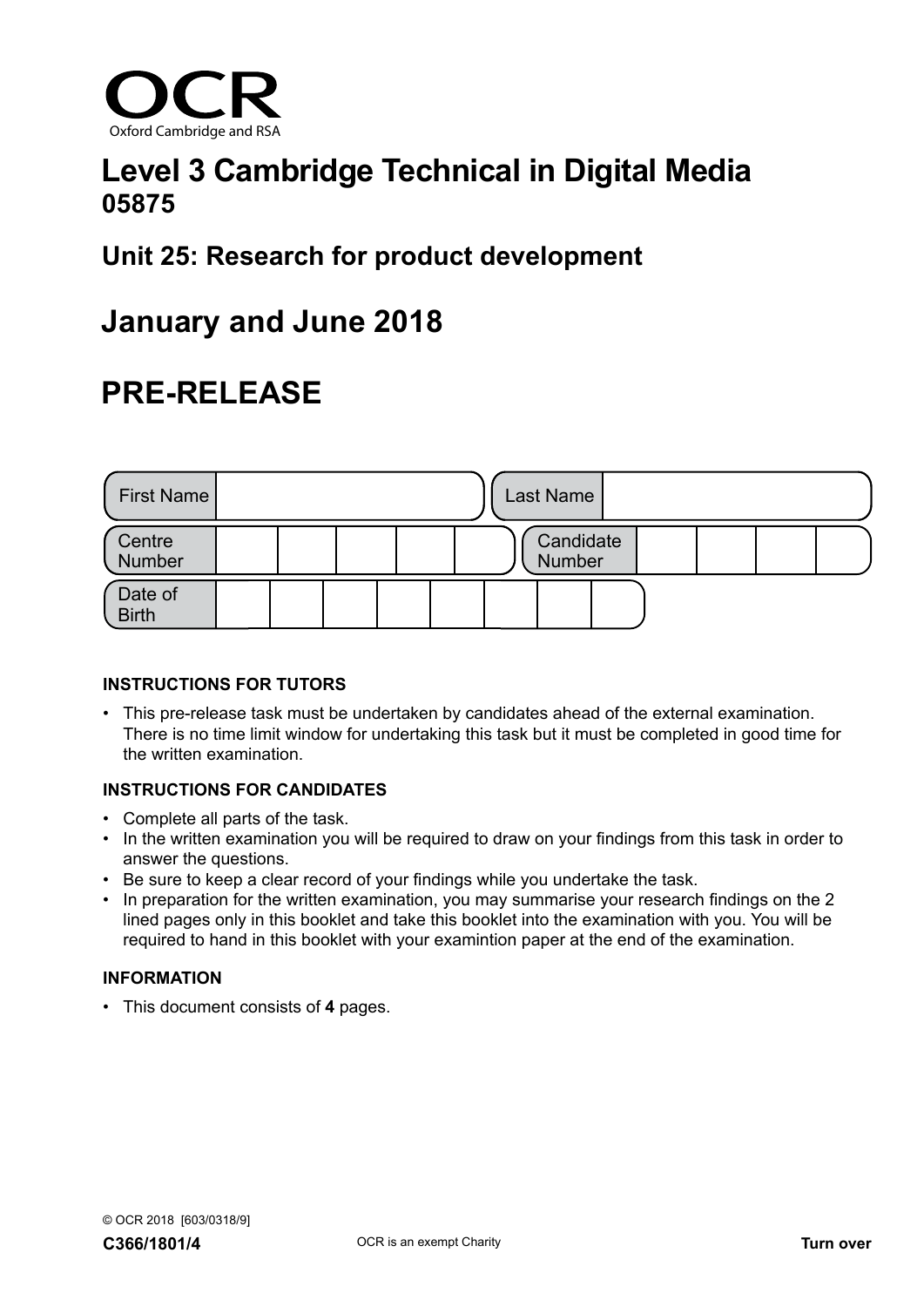### **Pre-release project brief**

### **Unit 25: Research for product development**

Flashbang Productions is a television production company specialising in the production of documentary and news programmes. They make programmes that are broadcast primarily on narrowcast channels and video on demand services. Flashbang Productions have been commissioned by a national public service broadcaster to produce a new youth magazine show called 'Life in Between'. 'Life in Between' will have a target audience of 12-17 year olds. The content will provide teenagers with a range of information about health and well-being along with celebrity gossip and film and gaming reviews.

You have been given an internship by Flashbang Productions and your job role requires you to research and plan the content of the new magazine show.

The research that you must carry out has three parts:

### **1. Gathering information to plan and develop the production of 'Life in Between'.**

The key areas that you should research are:

- Audience requirements
- Broadcast scheduling and distribution opportunities
- Budgeting
- Timescales
- Studio and presentation
- Assets required for production
- **Equipment**
- Legal and ethical considerations

#### **2. The production processes involved in creating the first show of 'Life in Between'.**

The key areas that you should research are:

- Production methods
- **Milestones**
- Job roles
- Production paperwork
- Content
- Mode of address and presentation style
- Contingency plans
- Conducting screen tests with audience members

#### **3. Launching the first show of 'Life in Between'.**

The key areas that you should research are:

- Above the line advertising methods
- Below the line advertising methods
- Marketing materials to the target audience
- Gaining audience feedback on content
- How to develop the future content of the show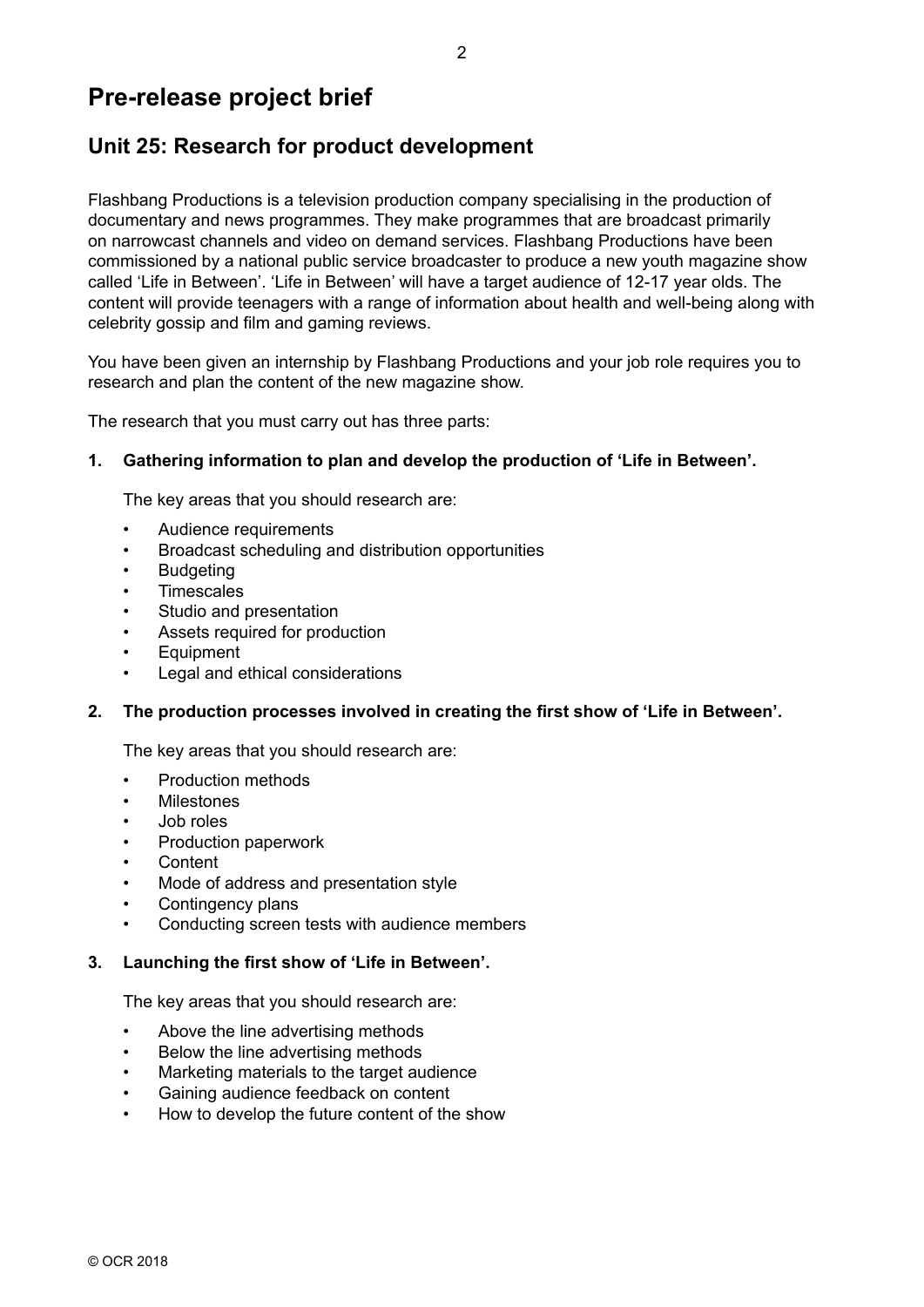Record the summary of your research findings here.